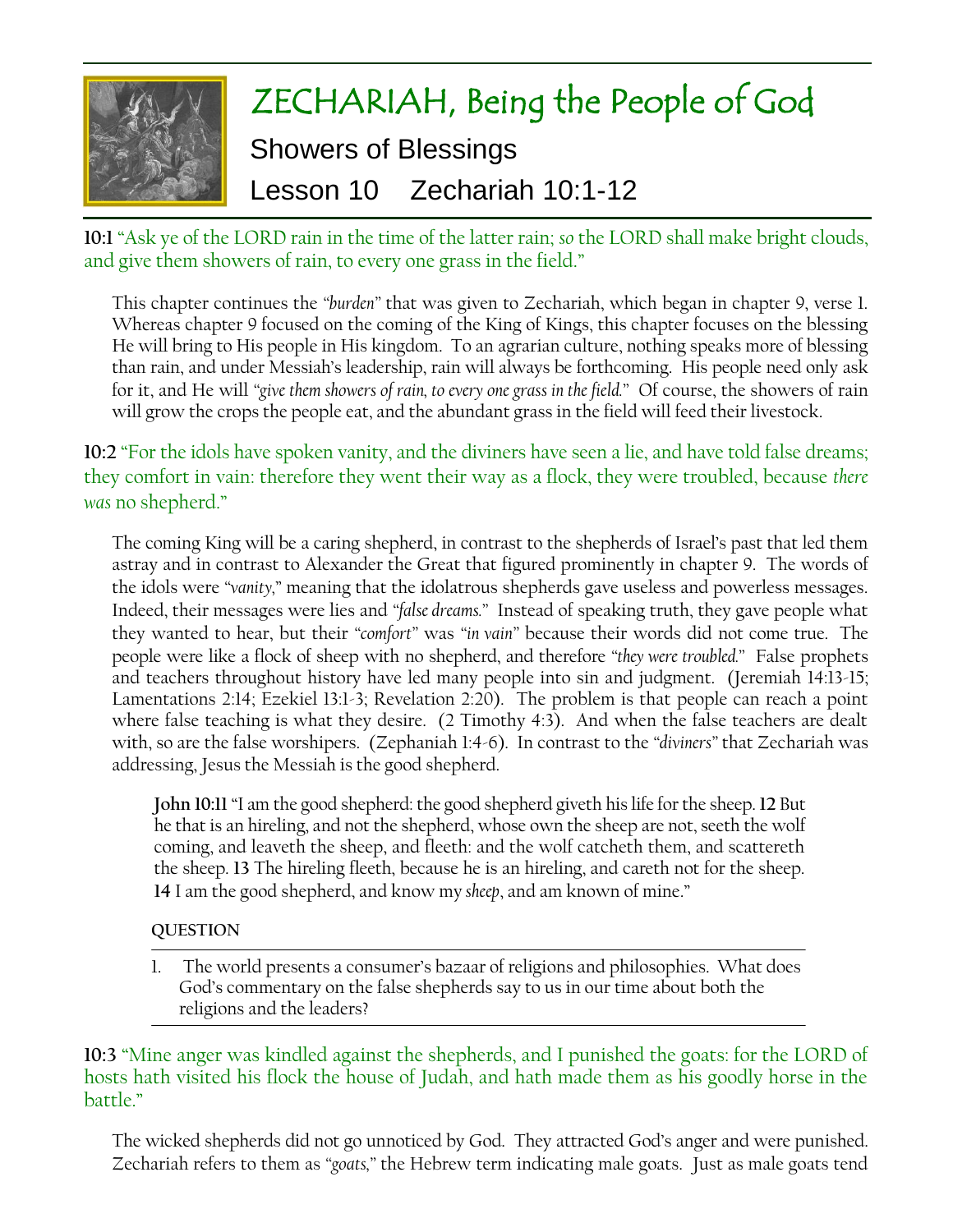to bully, so also the wicked shepherds manipulated the people to do their will. In addition to punishing the wicked shepherds, the LORD will fix the problem by visiting the flock (*"the house of Judah"*) and transforming them from a flock without an adequate shepherd into a warhorse, which may indicate God's enabling them to stand strong against all of their enemies. There is no indication that Judah deserves God's intervention on their behalf. Indeed, exactly the opposite is true because they followed the bad shepherds. That God is, nevertheless, intervening for them is a testimony to His keeping the covenant He made with Abraham. This is a picture of grace, and we should take notice how grace permeates the Bible. This is the distinguishing feature of Christianity, that God's favor is not earned.

### **10:4** "Out of him came forth the corner, out of him the nail, out of him the battle bow, out of him every oppressor together."

The prior verse promised Israel's future deliverance, and this verse explains that it will be the Messiah that accomplishes the deliverances. The "him" referred to here is Judah, and out of Judah will come Messiah. (see Genesis 49:8-10). The Messiah will be the cornerstone (*"the corner"*), *"the nail"*, and *"the battle bow."* The term cornerstone is used in the Old Testament to designate leaders (see Judges 20:2, 1 Samuel 14:38), and is used specifically of the Messiah in Isaiah 28:16 and Psalm 118:22, as well as in the New Testament in 1 Corinthians 3:11 and 1 Peter 2:6. The Messiah will be foundational to Israel's future, a cornerstone. The word *"nail"* is more accurately translated as peg or tent peg. Valuables were hung on pegs (see Ezekiel 15:3; Isaiah 22:22-24), and pegs were used for tents. Thus, the term here could speak of Messiah's strength and stability or of a place of honor and glory, or perhaps both are intended. The battle bow pictures military strength and characterizes Messiah as a conquering king. The term "oppressor" is an unusual word, used in Exodus 3:7 for the Egyptian taskmasters. Here, it is more likely used in the positive sense of a ruler. Thus, the point is that future rulers will come from Judah.

**10:5** "And they shall be as mighty *men*, which tread down *their enemies* in the mire of the streets in the battle: and they shall fight, because the LORD *is* with them, and the riders on horses shall be confounded. **6** And I will strengthen the house of Judah, and I will save the house of Joseph, and I will bring them again to place them; for I have mercy upon them: and they shall be as though I had not cast them off: for I *am* the LORD their God, and will hear them. **7** And *they of* Ephraim shall be like a mighty *man*, and their heart shall rejoice as through wine: yea, their children shall see *it*, and be glad; their heart shall rejoice in the LORD."

Messiah, in addition to being a caring ruler, will also be a victorious ruler. He will lead his people as warriors (*"as mighty men"*) in victory over their enemies. God will be with them, and their enemies confounded. The picture here is of the infantry defeating the cavalry, which in the context of ancient warfare is quite unexpected. It is all because God is with them. Moreover, Messiah will reunite the nation of Israel. We must remember that after the rule of Solomon's son, Rehoboam, the kingdom split into two separate nations. Here, those separate kingdoms are referred to as Judah (the southern kingdom) and Joseph (recall that Joseph was the father of Ephraim and the Old Testament often referred to the northern kingdom as Ephraim). In Messiah's rule, these separate nations are reunited. The house of Judah (the Southern Kingdom) will be strengthened, and the house of Joseph will be delivered (the Northern Kingdom; the two northern tribes of Ephraim and Manasseh came from Joseph). They both will be put back into the land, a reference to the undoing of the scattering of the Jewish people. Indeed, the healing will be so complete that it will be as if they were never scattered (*"as though I had not cast them off"*). This future time will be characterized not only by physical restoration, but also spiritual, as the united nation will again hear and obey the LORD as their God. This future restoration is, once again, a picture of grace. In verse 7, Ephraim refers to the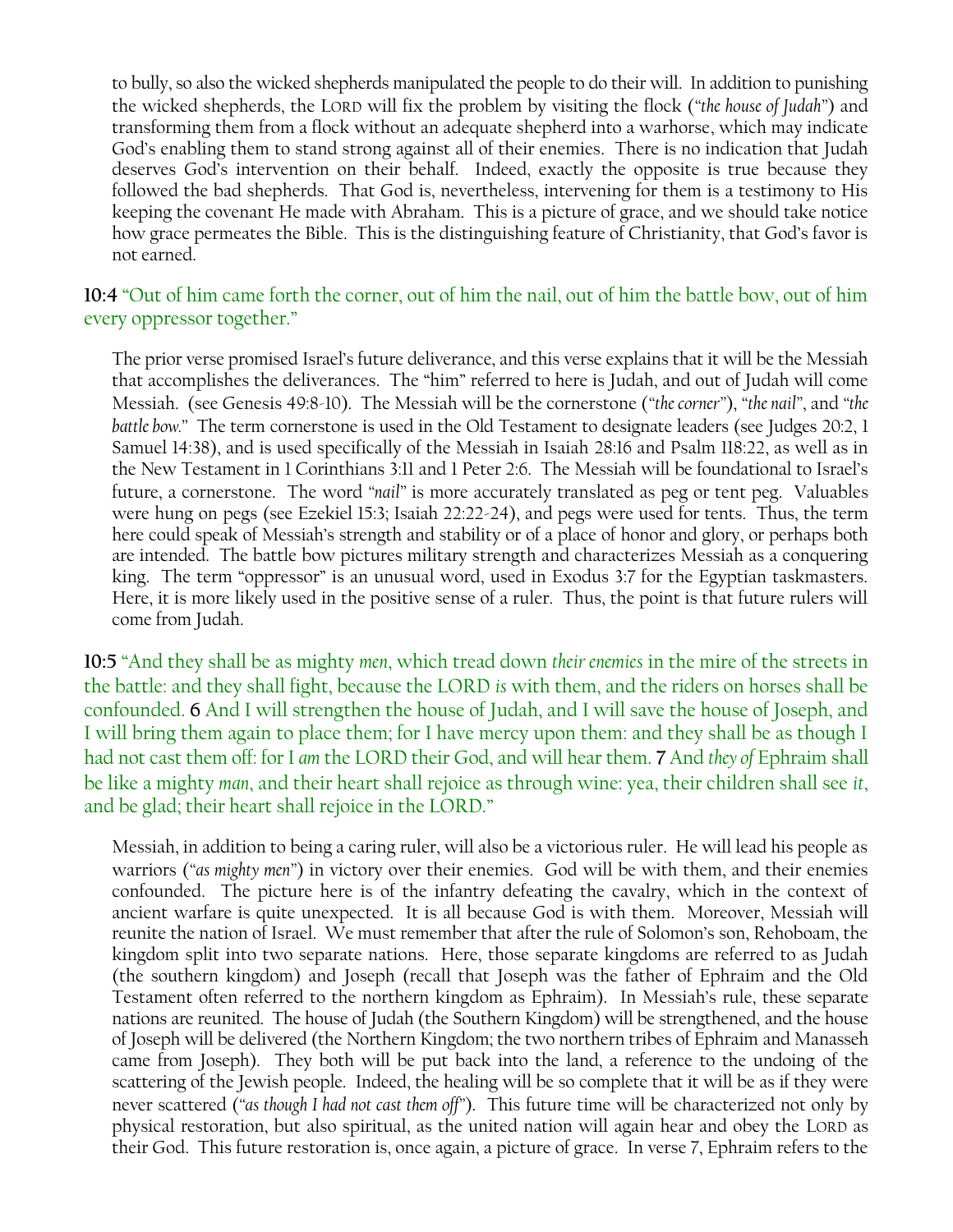Northern Kingdom, which before Zechariah's time was defeated and scattered by the Assyrians. In the future, the Northern Kingdom will be like a mighty warrior, and their affliction will be reversed so that they rejoice in the LORD.

#### **QUESTION**

2. How do God's people tackle what appear to be overwhelming odds?

**10:8** "I will hiss for them, and gather them; for I have redeemed them: and they shall increase as they have increased."

Whereas verses 5 through 7 focus more on the reuniting of the two nations into a united Israel, this verse focuses on Messiah's regathering the people. He will call them (*"hiss"* or whistle) and gather them together. Messiah has redeemed them; it is interesting that the term used here for redeem is the term for purchasing from slavery and captivity (see Deuteronomy 13:5; 2 Samuel 7:23; Micah 6:4). Israel's future population will be as it was before the dispersion. All that has befallen Israel in the past as judgment for their sin is seen here as being undone (or healed) by the Messiah.

**10:9** "And I will sow them among the people: and they shall remember me in far countries; and they shall live with their children, and turn again."

God will scatter them to far countries, but the regathering will happen when they characteristically repent (*"they shall remember me"*). Of course, God used the Romans to do this because characteristically Israel rejected Jesus as Messiah. But there will be a future revival (Zechariah will address this in chapter 12 in detail) in which they repent (*"turn again"*). Remember that the message of John the Baptist was to repent, for the kingdom of heaven is at hand. Jesus also preached this message to the Jewish nation. (Matthew 4:17)

**10:10** "I will bring them again also out of the land of Egypt, and gather them out of Assyria; and I will bring them into the land of Gilead and Lebanon; and *place* shall not be found for them. **11** And he shall pass through the sea with affliction, and shall smite the waves in the sea, and all the deeps of the river shall dry up: and the pride of Assyria shall be brought down, and the sceptre of Egypt shall depart away."

In their past, the Jewish people had been enslaved by the Egyptians and the Assyrians, and in Zechariah's day they were still scattered abroad (as they are today) among these nations. Messiah will bring them out of these places; he will bring them home, into the land of Gilead and Lebanon. The point is that the population will overflow the old boundaries (*"place shall not be found for them"*) so that the people will occupy the land to the north (Lebanon) and west (Gilead). All of the obstacles that might prevent the people's return to Israel will be removed. Verse 11 pictures Messiah passing through the sea (like when he brought them through the Red Sea), drying up the rivers so that they can make an easy passage. Israel's enemies, typified by Assyria and Egypt, will be rendered powerless and thus in no position to oppose the regathering.

### **10:12** "And I will strengthen them in the LORD; and they shall walk up and down in his name, saith the LORD."

The people will be strengthened in the LORD so that they can return to Israel. This promise of blessing speaks not only of physical blessing, but also spiritual blessing. They will identify with Messiah and follow his leadership in the totality of their lives (*"they shall walk up and down in his name"*). This will be a time of revival, a theme Zechariah will return to.